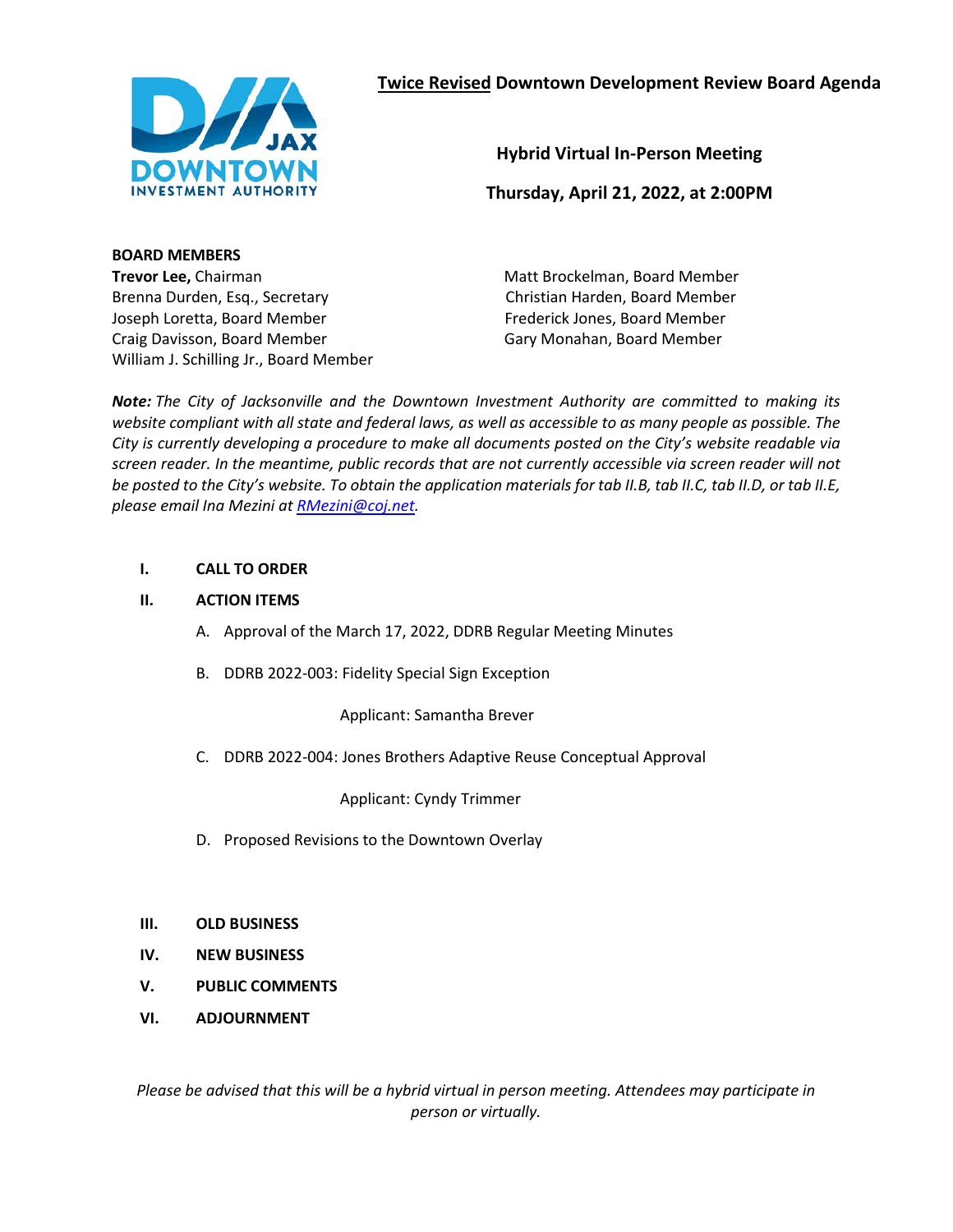Downtown Development Review Board DDRB Meeting Agenda – Thursday, April 21, 2022 Page 2

#### **PHYSICAL LOCATION**

City Hall at St. James Building 117 West Duval Street First Floor, Lynwood Roberts Room Jacksonville, Florida 32202

Visitors are encouraged not to enter City owned public buildings if they have: symptoms of COVID-19, a fever of 100.4 degrees Fahrenheit or higher, are currently undergoing evaluation for COVID-19 infection, a diagnosis of COVID-19 in the prior 10 days or have had close contact with someone infected with COVID-19 during the prior 14 days. Any member of the public entering City owned public building may choose to wear a mask inside the building.

#### **VIRTUAL LOCATION**

Interested persons desiring to attend this meeting virtually can do so via Zoom (including by computer or telephone) using the following meeting access information:

#### **By Computer**

<https://zoom.us/j/98596868344?pwd=bFJ1UEhrMmJ2SGNoKzNCdndzTmZLdz09>

**Meeting ID: 985 9686 8344 Passcode: 698693**

**One tap mobile** +1 (646) 558-8656 (New York) +1 (312) 626-6799 (Chicago)

**Find your local number:** <https://zoom.us/u/avyAuMLXj>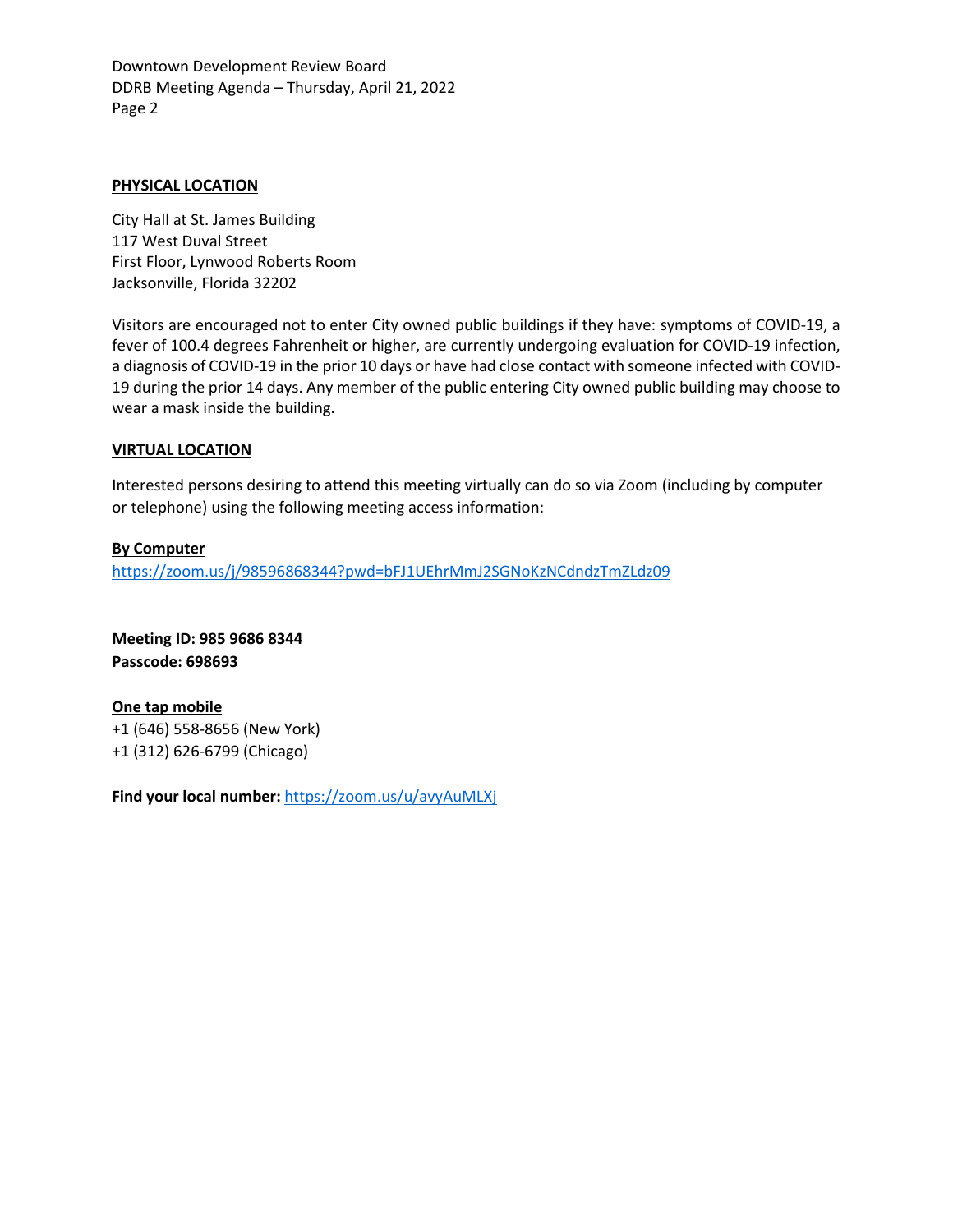

*Thursday, April 21, 2022 2:00 p.m.* 

# **MEETING MINUTES**

**Board Members (BMs) Present:** T. Lee, Chair; J. Loretta; F. Jones; C. Harden (late arrival); Gary Monahan; B. Schilling; C. Davisson; and M. Brockelman (via Zoom) (late arrival)

**Board Members Excused:** B. Durden, Esq., Secretary

**DIA Staff Present:** Guy Parola, Operations Manager; Lori Radcliffe-Meyers, Redevelopment Coordinator; and Xzavier Chisholm, Administrative Assistant

**Office of General Counsel:** Susan Grandin, Esq.

**Council Members Present:** Michael Boylan and Al Ferraro

## **I. CALL TO ORDER**

Chairman Lee called the meeting to order at **2:01 p.m.**

DIA's Lori Radcliffe-Meyers formally introduced the DDRB's newest Board Member, Gary Monahan.

## **II. ACTION ITEMS**

## **A. APPROVAL OF THE MARCH 17, 2022 DDRB REGULAR MEETING MINUTES**

Chairman Lee opened the floor for comment. Seeing none, Chairman Lee called for a motion.

## **A MOTION WAS MADE BY BOARD MEMBER SCHILLING AND SECONDED BY BOARD MEMBER MONAHAN APPROVING THE MARCH 17, 2022 DDRB MINUTES.**

#### **THE MOTION PASSED 6-0-0.**

## **B. DDRB 2022-003: FIDELITY SPECIAL SIGN EXCEPTION**

Ms. Radcliffe-Meyers reported that the applicant is seeking a special sign exception to allow for the installation of two wall signs to replace two existing signs located at 601 Riverside Ave.

Tyler Charles, with Southeastern Lighting Solutions, provided the applicant presentation.

*BM Brockelman arrived at 2:04 p.m. via Zoom.*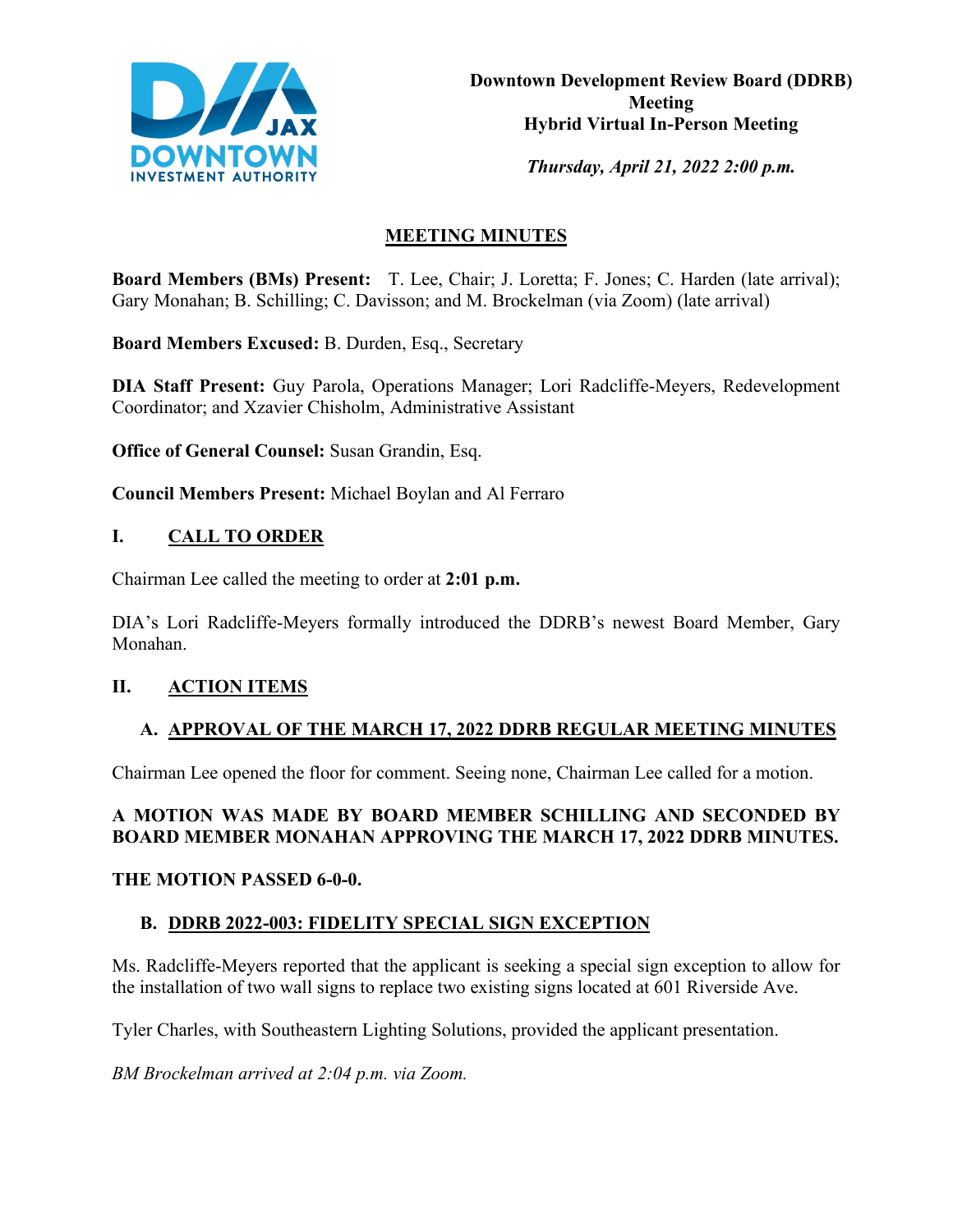Downtown Development Review Board (DDRB) – Hybrid Virtual In-Person Meeting Thursday, April 21, 2022 Page 2 of 5

Chairman Lee called for public comment.

Seeing none, Chairman Lee called for comments from the Board.

BM Davisson asked why the applicant is seeking a larger sign. Mr. Charles responded that it is for better visibility and to be more legible.

BM Schilling commented that the proposed signed almost looks identical to the original. Mrs. Radcliffe-Meyers responded that it is primarily the logo as well as the length of the sign, that makes up the difference.

*BM Harden arrived at 2:05 p.m.*

## **A MOTION WAS MADE BY BOARD MEMBER LORETTA AND SECONDED BY BOARD MEMBER HARDEN RECOMMENDING APPROVAL OF DDRB APPLICATION 2022-003.**

#### **THE MOTION PASSED 7-0-0.**

#### **C. DDRB 2022-004: JONES BROTHERS ADAPTIVE REUSE CONCEPTUAL APPROVAL**

Mrs. Radcliffe-Meyers read a Form 8B of Voting Conflict into the record for BM Schilling.

BM Loretta stated that he will also need to file a Form 8B of Voting Conflict.

Mrs. Radcliffe-Meyers reported that the applicant is seeking conceptual approval for the adaptive reuse of the historic Jones Brothers furniture store and the construction of a new 8-story building with retail, a parking garage with 143 spaces and 74 apartments. The historic renovation of the Jones Brothers building at 502 N Hogan Street would provide a residential lobby, building service space, a co-work office suite and 29 apartments.

Cyndy Trimmer, with DMH&D, PLLC, provided the applicant presentation.

Chairman Lee called for public comment.

*The following persons made in-person public comments, made public comments virtually through Zoom, or provided comments that were read into the record by DIA Staff. Note: the subject matter of the comment(s) indicated to the right of each person:*

Stanley Scott Expressed concern regarding the LaVilla stakeholder committee; expressed support for the DIA's work; and emphasized the need for equity in downtown development.

Chairman Lee called for comments from the Board.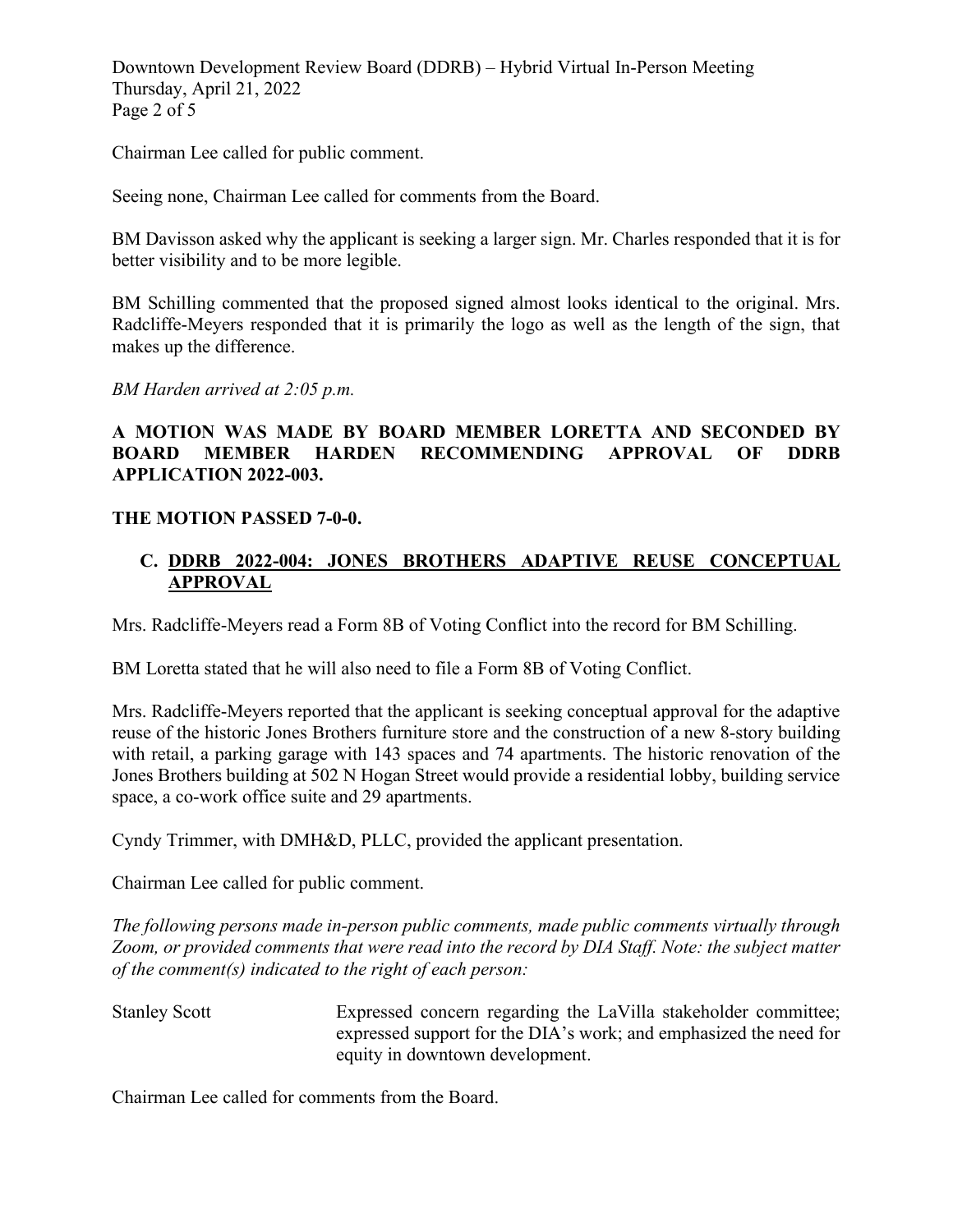Regarding the screening for the amenity area that's between the existing Jones Brothers building and where the new apartment building will go, BM Jones asked what the intent was with the material selection. Bruce Warner, with bold line design, responded that the material is aluminum louvers and is intended to provide ventilation for the garage; it also gives homage to the existing building. BM Jones suggested that the applicant show elevation that highlights the design material or provides perspective of what that looks like for the residents.

BM Loretta suggested that the planters on the southern side of the building be narrower.

BM Harden suggested having more detail on the western side facing the sidewalk.

Responding to a question from BM Harden, Mr. Warner spoke to the design elements and materiality of the Jones Brothers building windows.

BM Davisson suggested simplifying the building.

BM Monahan commented that none of the downtown apartment complexes have a pool and asked what the thought process was regarding the selection of amenities. Billy Zeits, with Corner Lot Development Group, spoke to what amenities will be provided – fitness center, tranquility room, joint-use space – and noted the financial constraints of providing a pool. He also mentioned that the Emerald Trail will be a free amenity due to its proximity.

Council Member Boylan asked if there will be signage or queues so that consumers know where to park for the ground floor retail. Ms. Trimmer stated that there will be on-street parking as well as available spaces in the Ed Ball Building Parking Garage during off-hours which will have appropriate signage. Parking in the on-site garage will be primarily for the residents along with JFRD who will be utilizing the ground floor parking.

Chairman Lee complimented the applicant for incorporating parking, residential, and ground floor retail in the development.

Responding to a question from Chairman Lee regarding the screening of the mechanical equipment and systems, Matt Snyder, with bold line design, stated that they are investigating a chilled water option with JEA and if there is rooftop equipment it will be appropriately screened.

## **A MOTION WAS MADE BY BOARD MEMBER HARDEN AND SECONDED BY BOARD MEMBER MONAHAN RECOMMENDING CONCEPTUAL APPROVAL OF DDRB APPLICATION 2022-004.**

## **THE MOTION PASSED 7-0-0.**

# **D. PROPOSED REVISIONS TO THE DOWNTOWN OVERLAY**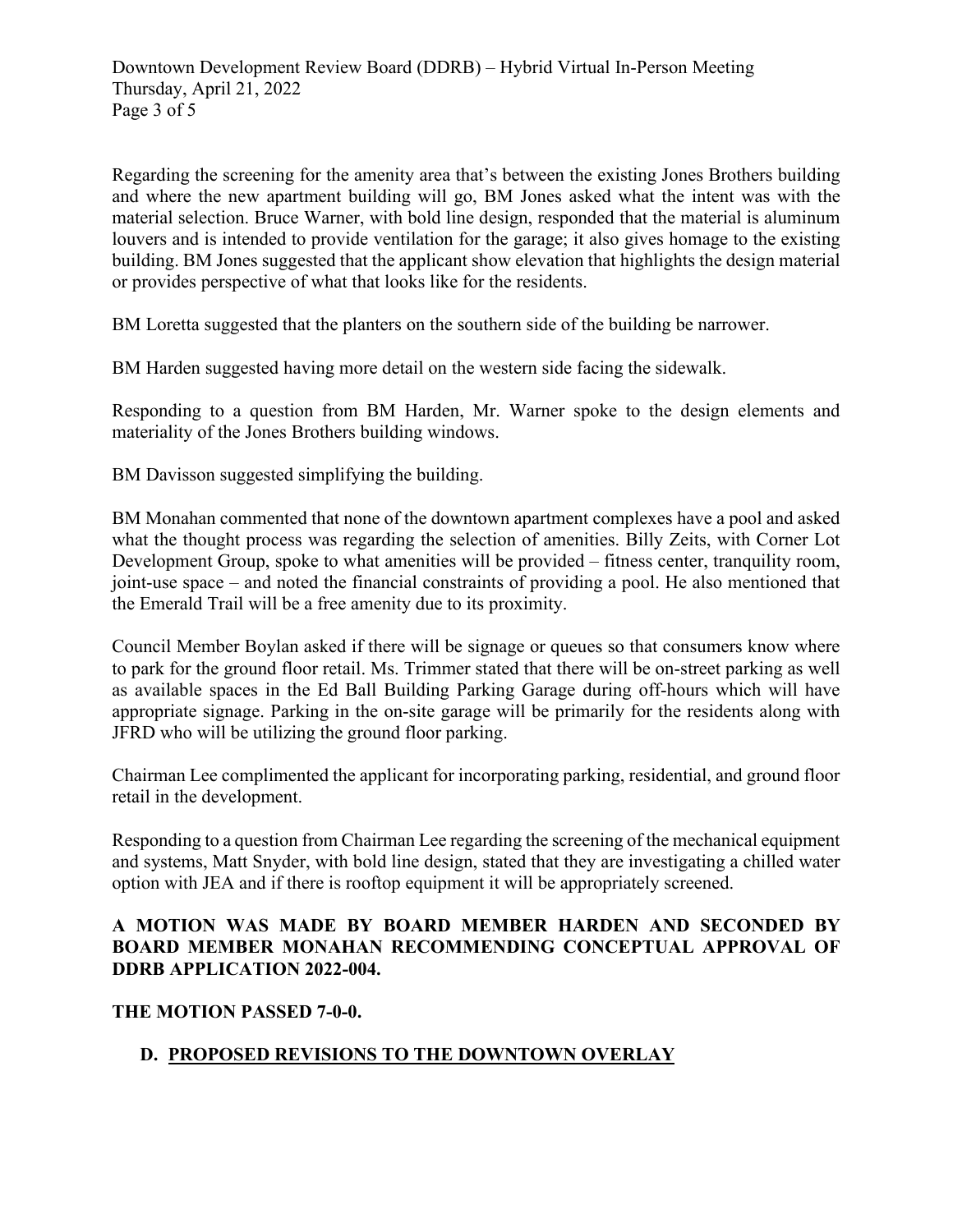Downtown Development Review Board (DDRB) – Hybrid Virtual In-Person Meeting Thursday, April 21, 2022 Page 4 of 5

Ms. Radcliffe-Meyers introduced the item, stating that revisions to the downtown overlay are part of the BID and CRA update. The revisions are not a complete rewrite of the code, but are intended to clean up portions of the code, and more specifically, provide needed measurable outcomes. The updates were approved by the DIA Board on April  $20<sup>th</sup>$ .

Updates include:

- Freestanding restaurant on or over the water will now be exempt from the setback requirement.
- Eliminates liquor restrictions in the Church District and the Church District is being renamed and rebranded as North Core.
- Parks can be a use.
- Defines structured parking.
- Addition of distribution of artisan and or craft merchandise, not including alcohol, in all districts.

Other sections that received revisions:

- Build-to Lines/Lot Frontage for Residential
- Building Massing and Form
- Transparency
- Off-street parking
- Demolition and Vacant Lot Regulations

## **A MOTION WAS MADE BY BOARD MEMBER DAVISSON AND SECONDED BY BOARD MEMBER HARDEN RECOMMENDING APPROVAL OF THE PROPOSED REVISIONS TO THE DOWNTOWN OVERLAY.**

## **THE MOTION PASSED 7-0-0.**

## **III. OLD BUSINESS**

None.

## **IV. NEW BUSINESS**

Mrs. Radcliffe-Meyers announced that she will be leaving the DIA. Her last day will be May  $5<sup>th</sup>$ , but she will be helping with the May  $12<sup>th</sup>$  DDRB meeting.

## **V. PUBLIC COMMENTS**

No public comments.

## **VI. ADJOURNMENT**

There being no further business, Chairman Lee adjourned the meeting at approximately 3:03 p.m.